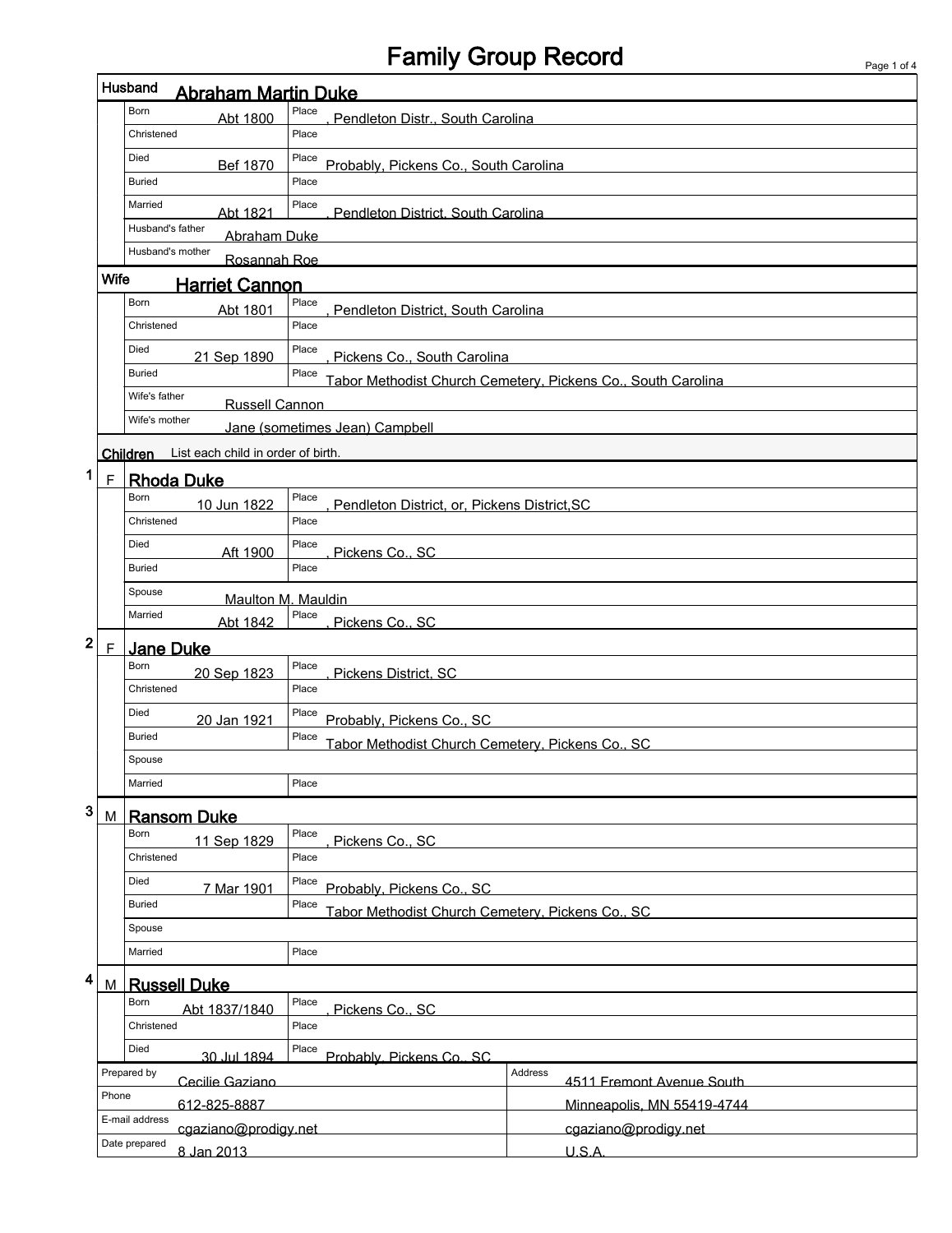## Family Group Record

|                             |      | Husband<br>Abraham Martin Duke                                                                                                                                                                                                                                                                                                                                                                                                                                                                                                                                             |                                                           |  |  |  |  |  |
|-----------------------------|------|----------------------------------------------------------------------------------------------------------------------------------------------------------------------------------------------------------------------------------------------------------------------------------------------------------------------------------------------------------------------------------------------------------------------------------------------------------------------------------------------------------------------------------------------------------------------------|-----------------------------------------------------------|--|--|--|--|--|
|                             | Wife | <b>Harriet Cannon</b>                                                                                                                                                                                                                                                                                                                                                                                                                                                                                                                                                      |                                                           |  |  |  |  |  |
|                             |      | List each child in order of birth.<br>Children                                                                                                                                                                                                                                                                                                                                                                                                                                                                                                                             |                                                           |  |  |  |  |  |
| 4                           | M    | <b>Russell Duke</b>                                                                                                                                                                                                                                                                                                                                                                                                                                                                                                                                                        |                                                           |  |  |  |  |  |
|                             |      | <b>Buried</b>                                                                                                                                                                                                                                                                                                                                                                                                                                                                                                                                                              | Place<br>Tabor Methodist Church Cemetery, Pickens Co., SC |  |  |  |  |  |
|                             |      | Spouse                                                                                                                                                                                                                                                                                                                                                                                                                                                                                                                                                                     |                                                           |  |  |  |  |  |
|                             |      | Married                                                                                                                                                                                                                                                                                                                                                                                                                                                                                                                                                                    | Place                                                     |  |  |  |  |  |
| 5                           | F    | <b>Martha Adeline Duke</b>                                                                                                                                                                                                                                                                                                                                                                                                                                                                                                                                                 |                                                           |  |  |  |  |  |
|                             |      | <b>Born</b><br>14 Feb 1835                                                                                                                                                                                                                                                                                                                                                                                                                                                                                                                                                 | Place<br>Pickens District, South Carolina                 |  |  |  |  |  |
|                             |      | Christened                                                                                                                                                                                                                                                                                                                                                                                                                                                                                                                                                                 | Place                                                     |  |  |  |  |  |
|                             |      | Died<br>25 Jan 1916                                                                                                                                                                                                                                                                                                                                                                                                                                                                                                                                                        | Place<br>Benton Co., Arkansas                             |  |  |  |  |  |
|                             |      | <b>Buried</b>                                                                                                                                                                                                                                                                                                                                                                                                                                                                                                                                                              | Place                                                     |  |  |  |  |  |
|                             |      | Spouse<br>John Henry Bennett                                                                                                                                                                                                                                                                                                                                                                                                                                                                                                                                               |                                                           |  |  |  |  |  |
|                             |      | Married<br>12 Nov 1857                                                                                                                                                                                                                                                                                                                                                                                                                                                                                                                                                     | Place<br>Probably, Pickens Co., SC                        |  |  |  |  |  |
| 6<br><b>Sarah Duke</b><br>F |      |                                                                                                                                                                                                                                                                                                                                                                                                                                                                                                                                                                            |                                                           |  |  |  |  |  |
|                             |      | <b>Born</b><br>Abt 1835                                                                                                                                                                                                                                                                                                                                                                                                                                                                                                                                                    | Place<br>Pickens District, SC                             |  |  |  |  |  |
|                             |      | Christened                                                                                                                                                                                                                                                                                                                                                                                                                                                                                                                                                                 | Place                                                     |  |  |  |  |  |
|                             |      | Died<br>Aft 1840                                                                                                                                                                                                                                                                                                                                                                                                                                                                                                                                                           | Place<br>Perhaps, Pickens District, SC                    |  |  |  |  |  |
|                             |      | <b>Buried</b>                                                                                                                                                                                                                                                                                                                                                                                                                                                                                                                                                              | Place                                                     |  |  |  |  |  |
|                             |      | Spouse                                                                                                                                                                                                                                                                                                                                                                                                                                                                                                                                                                     |                                                           |  |  |  |  |  |
|                             |      | Married                                                                                                                                                                                                                                                                                                                                                                                                                                                                                                                                                                    | Place                                                     |  |  |  |  |  |
|                             |      | Age is calculated from the 1850 Census of Eastern District, Pickens Co., SC, p. 497, 669/669, in which he was aged<br>50.<br>The 1860 census said he was 52. Most of the ages of the others in his family were incorrect, so this is discounted.<br>The 1850 census is preferred as being closer to his real date of birth.<br>- Harriet Cannon<br><b>WIFE</b><br>1810 Pendleton District, SC, p.145A, Russel Cannon, Harriet is shown in the 1794-1800 age bracket.<br>1820 Pendleton District, SC, p. 180, Russel Cannon, Harriet is shown in the 1794-1804 age bracket. |                                                           |  |  |  |  |  |
|                             |      | 1830 Pickens District, SC, p. 291, Abraham Duke, Harriet is shown as being born 1800-1810.<br>1840 Pickens District, SC, p. 380, Abraham Duke, Harriet is shown as being born 1800-1810.                                                                                                                                                                                                                                                                                                                                                                                   |                                                           |  |  |  |  |  |
|                             |      | 1850 Pickens Co., SC, census showed her as age 47, so birth date would be 1803. However, the 1810 census for<br>Russell Cannon would show a daughter under 10 if that were correct. None shown. The 1810, 1820 SC Pickens Co.<br>censuses indicate two daughters born between 1794 and 1800. Harriet may be one of these. Lo Moss Moore and<br>Dewel Lott both use a birth date of c. 1799 for her.<br>1850; Census Place: Eastern Division, Pickens, South Carolina; Roll: M432_857; Page: 497A; Image: 454.                                                              |                                                           |  |  |  |  |  |
|                             |      | Abrahm Duke 50 SC<br><b>Harriet Duke</b><br>47 SC<br>Ransom Duke 20 SC<br>Martha Duke<br>18 SC<br>15 SC<br>Sarah Duke<br>Russell Duke 13 SC                                                                                                                                                                                                                                                                                                                                                                                                                                |                                                           |  |  |  |  |  |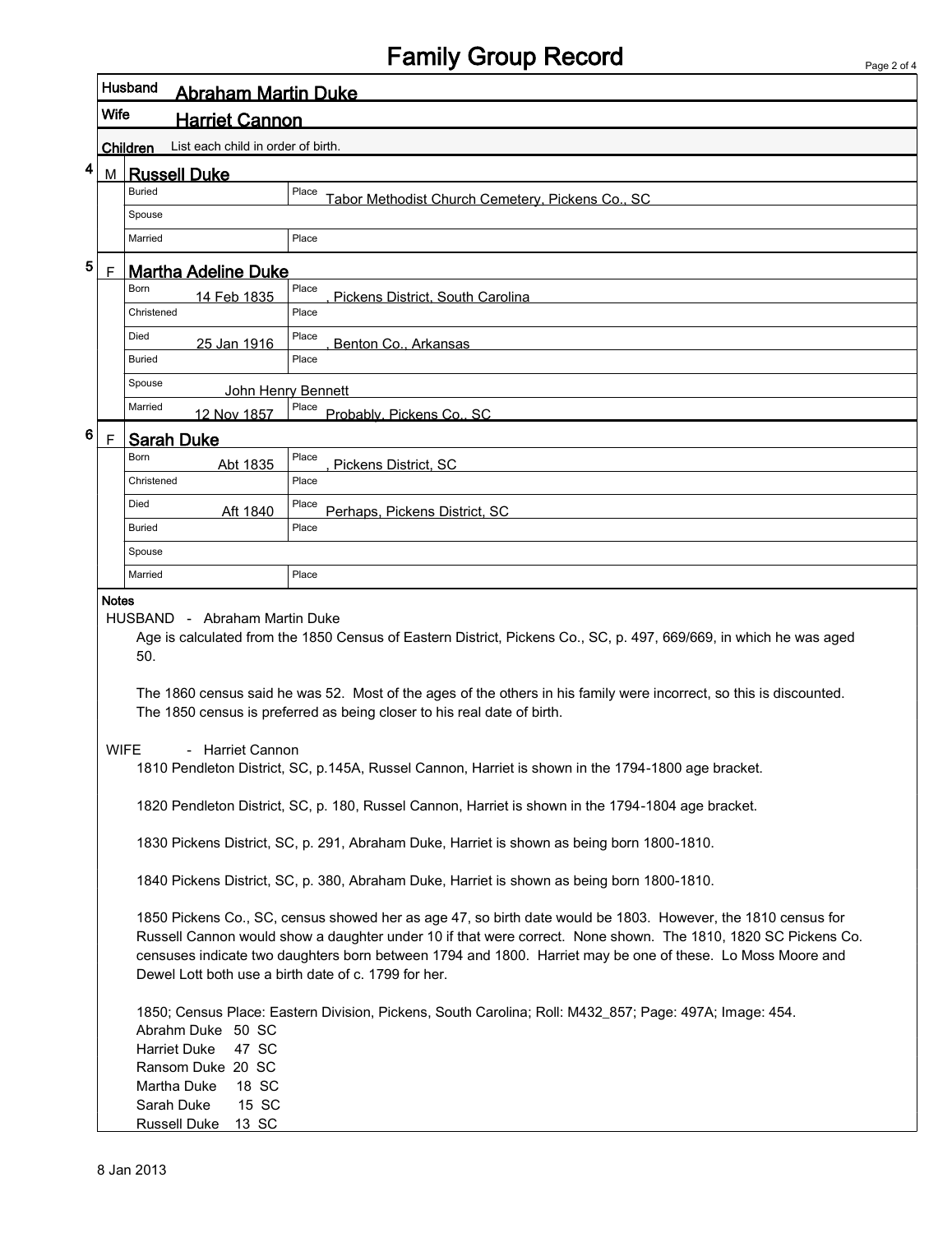| Page 3 of 4 |  |  |
|-------------|--|--|
|             |  |  |

| Husband<br>Abraham Martin Duke                                                                                                                                                                                                                                                                                                                                                                                                                                                                                |  |  |
|---------------------------------------------------------------------------------------------------------------------------------------------------------------------------------------------------------------------------------------------------------------------------------------------------------------------------------------------------------------------------------------------------------------------------------------------------------------------------------------------------------------|--|--|
| Wife<br><b>Harriet Cannon</b>                                                                                                                                                                                                                                                                                                                                                                                                                                                                                 |  |  |
| <b>Notes</b><br><b>WIFE</b><br>(Continued)<br>- Harriet Cannon<br>Jane Cannon 90 SC                                                                                                                                                                                                                                                                                                                                                                                                                           |  |  |
| 1860; Census Place: Regiment 5, Pickens, South Carolina; Roll: M653_1225; Page: 142; Image: 288; Family History<br>Library Film: 805225. Post Office: Glassy Mountain.<br>Abraham Duke 52 SC<br><b>Harriet Duke</b><br>51 SC<br>Jane Duke<br>35 SC<br>Ransom Duke 32 SC<br><b>Russel Duke</b><br>23 SC                                                                                                                                                                                                        |  |  |
| 1880 census of Pickens CH Twp., Pickens Co., South Carolina, SD 1, ED 128, p. 14B, 128/139:<br>Duke Ransom W M 45<br>Single Blacksmith<br>South Ca. South Ca. South Ca.<br>"<br>Russell W M 35<br>Single Wagon Maker<br>π<br>п<br>Harriet W F 75<br>Widow Farmer<br>" Virginia Virginia                                                                                                                                                                                                                       |  |  |
| She is mentioned in the 1824 will of her father, Russell Cannon, as wife of Abraham Duke, so she was married before<br>1824. The earliest known child was born in 1822 (Rhoda Duke).                                                                                                                                                                                                                                                                                                                          |  |  |
| VOL. 2, PICKENS COUNTY, SC, CEMETERY SURVEY by the Old Pendleton Chapter of the South Carolina<br>Genealogical Society, no date: Tabor Methodist Church Cemetery: Harriett Cannon Duke, w/o Andrew [sic] Duke d'/o<br>Jane & Ressell cannon, b 1801, d 1890. Gave three acres of land for Tabor Church and Cemetery 1842.                                                                                                                                                                                     |  |  |
| Find A Grave Index, online, shows a photo of her tombstone, which gives date of death at "age 89 years."                                                                                                                                                                                                                                                                                                                                                                                                      |  |  |
| CHILD 1<br>- Rhoda Duke<br>Information from the web page of Barbara (no last name), bkerby@alltel.net, on WorldConnect at Rootsweb.com, last<br>updated on 5 Jun 2007; accessed 17 Jun 2007.                                                                                                                                                                                                                                                                                                                  |  |  |
| Information from the webpage of Kathie Adair, kempa1951@aol.com, at WorldConnect at Rootsweb.com, last<br>updated 13 Jun 2007; accessed 17 Jun 2007.                                                                                                                                                                                                                                                                                                                                                          |  |  |
| CHILD <sub>2</sub><br>- Jane Duke<br>Information from the webpage of Kathie Adair, kempa1951@aol.com, at WorldConnect at Rootsweb.com, last<br>updated 13 Jun 2007; accessed 17 Jun 2007. She called this daughter Sarah Jane. It is not clear if Sarah and Jane<br>were two different daughters, however, or if there was only one named Sarah Jane. The discrepancies in ages across<br>the censuses are confusing. One census shows a Sarah, born about 1835; others show an older daughter named<br>Jane. |  |  |
| VOL. 2, PICKENS COUNTY, SC, CEMETERY SURVEY by the Old Pendleton Chapter of the South Carolina<br>Genealogical Society, no date: Tabor Methodist Church Cemetery: Jane Duke, d Jan 20, 1821 [error: 1921], age<br>97y, 4m.                                                                                                                                                                                                                                                                                    |  |  |
| - Ransom Duke<br>CHILD <sub>3</sub><br>Information from the webpage of Kathie Adair, kempa1951@aol.com, at WorldConnect at Rootsweb.com, last<br>updated 13 Jun 2007; accessed 17 Jun 2007.                                                                                                                                                                                                                                                                                                                   |  |  |
| VOL. 2, PICKENS COUNTY, SC, CEMETERY SURVEY by the Old Pendleton Chapter of the South Carolina<br>Genealogical Society, no date: Tabor Methodist Church Cemetery: Ransom Duke, b Sep 11, 1829; d Mar 7, 1901;<br>age 72y, 5m                                                                                                                                                                                                                                                                                  |  |  |
| - Russell Duke<br>CHILD 4<br>Information from the webpage of Kathie Adair, kempa1951@aol.com, at WorldConnect at Rootsweb.com, last<br>updated 13 Jun 2007; accessed 17 Jun 2007.                                                                                                                                                                                                                                                                                                                             |  |  |